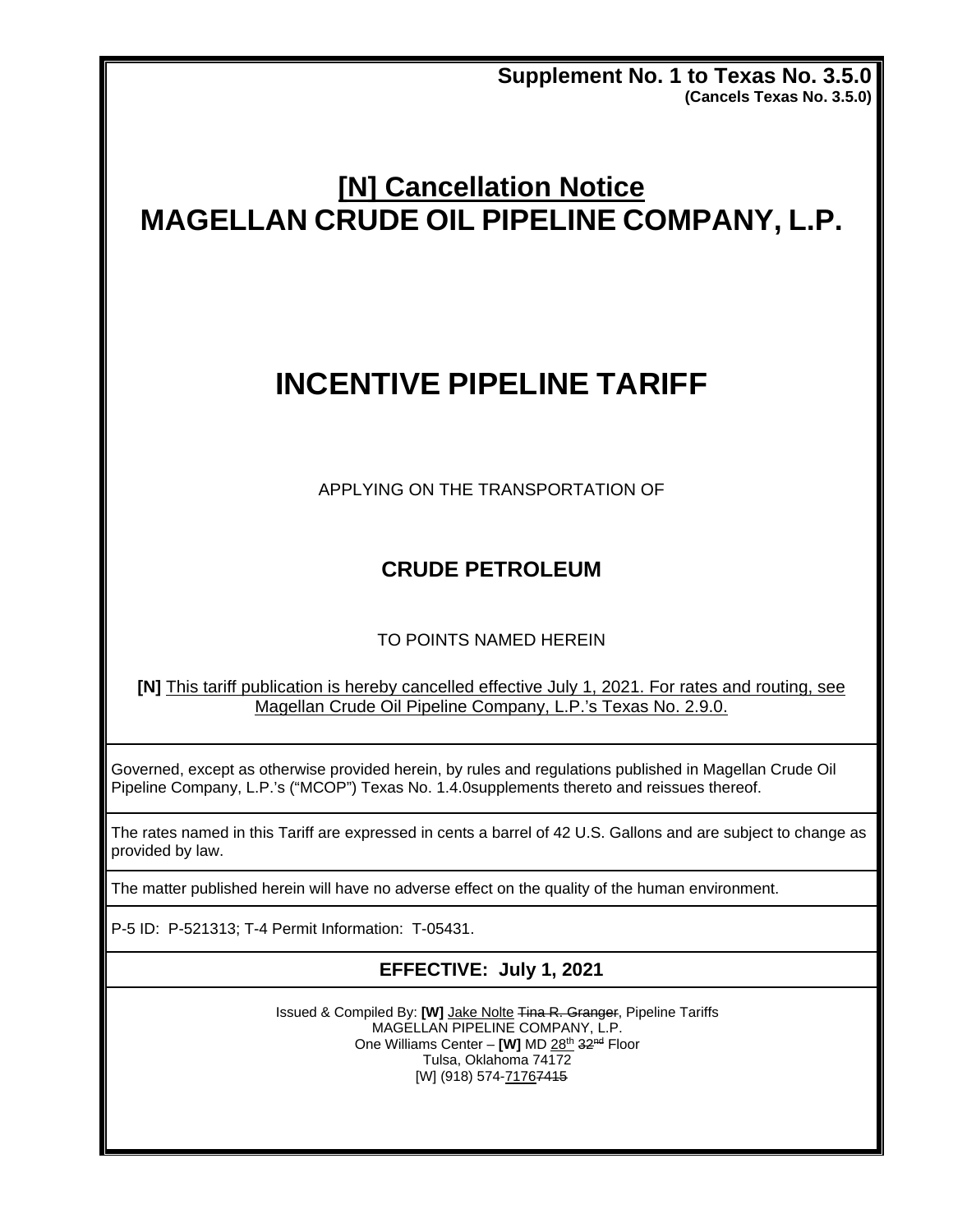| <b>PIPELINE INCENTIVE PROGRAM</b> |  |
|-----------------------------------|--|
|-----------------------------------|--|

|                    | [C] 5-YEAR QUARTERLY INCENTIVE PROGRAM<br><b>FOR INITIAL COMMITMENT OF 115,000 BPD</b>                                                                                                                                                                                                                                                                                                                                                                                                                                                                                                                                                                                                                                                                                                                                                                                                                                                                                                                                                                                                                                                                                                                                                                                                                                                                                                                                                                                                                                                                                                                                                                                                                                                                                                                                                                                                                                                                                                                                                                                                                                                                                                                                                                                                                                                                                                                                                                                                                                                                                                                                                                                                                                                                                                                                                                                                                                                                                                                                                                                                                                 |
|--------------------|------------------------------------------------------------------------------------------------------------------------------------------------------------------------------------------------------------------------------------------------------------------------------------------------------------------------------------------------------------------------------------------------------------------------------------------------------------------------------------------------------------------------------------------------------------------------------------------------------------------------------------------------------------------------------------------------------------------------------------------------------------------------------------------------------------------------------------------------------------------------------------------------------------------------------------------------------------------------------------------------------------------------------------------------------------------------------------------------------------------------------------------------------------------------------------------------------------------------------------------------------------------------------------------------------------------------------------------------------------------------------------------------------------------------------------------------------------------------------------------------------------------------------------------------------------------------------------------------------------------------------------------------------------------------------------------------------------------------------------------------------------------------------------------------------------------------------------------------------------------------------------------------------------------------------------------------------------------------------------------------------------------------------------------------------------------------------------------------------------------------------------------------------------------------------------------------------------------------------------------------------------------------------------------------------------------------------------------------------------------------------------------------------------------------------------------------------------------------------------------------------------------------------------------------------------------------------------------------------------------------------------------------------------------------------------------------------------------------------------------------------------------------------------------------------------------------------------------------------------------------------------------------------------------------------------------------------------------------------------------------------------------------------------------------------------------------------------------------------------------------|
| <b>ITEM</b><br>NO. | From: Crane, TX and/or Barnhart, TX [Note 1]<br>To: Magellan's East Houston Terminal; MCOP's Speed Junction; Houston Valero Refinery; Houston<br>Refining's Refinery; Pasadena Refining System, Inc's Refinery; Shell Deer Park Refinery; Houston Fuel Oil<br>Terminal Company Jct., Pasadena, TX; Magellan's Genoa Junction, Fairway Genoa Junction, Galveston Bay<br>- Marathon Refinery, Texas City- Marathon Refinery and Texas City - Valero Refinery                                                                                                                                                                                                                                                                                                                                                                                                                                                                                                                                                                                                                                                                                                                                                                                                                                                                                                                                                                                                                                                                                                                                                                                                                                                                                                                                                                                                                                                                                                                                                                                                                                                                                                                                                                                                                                                                                                                                                                                                                                                                                                                                                                                                                                                                                                                                                                                                                                                                                                                                                                                                                                                             |
| 100                | Rates set forth in this Item apply to deliveries of Crude Petroleum from the Incentive Rate Origin, defined<br>1.<br>as Crane, TX and/or Barnhart, TX <sup>[Note 1]</sup> , to the Incentive Destinations, defined in paragraph 6 of this Item.<br>Any Shipper desiring to avail itself of the Incentive Rates, as set forth herein must satisfy all of the following<br>provisions to be a "Participating Shipper"<br>Shippers must enter into a prior written commitment agreement with Carrier during the Open<br>Season Period that ended on March 1, 2012 and have made an initial volume commitment therein<br>for 115,000 barrels of Crude Petroleum per day.<br>• The commitment term shall be at least sixty (60) months, but may be extended by Participating<br>Shipper in accordance with Paragraph 3 of this Item. The initial commitment is further defined<br>as twenty (20) Contract Quarters. Each Contract Quarter consists of a three (3) calendar month<br>period, and the first Contract Quarter begins on the Service Commencement Date.<br>The Service Commencement Date will be defined in the commitment agreement between Carrier<br>and Shipper.<br>• The commitment agreement will require Shipper to make Minimum Quarterly Payments in the<br>amount as specified in Paragraph 4 of this Item, as adjusted pursuant to the commitment<br>agreement.<br>In addition to the terms and conditions contained in this Item, all applicable rules and regulations in<br>2.<br>MCOP's Texas No. 1.4.0, supplements thereto and reissues thereof, also apply.<br>Participating Shipper may extend participation in this Item for two (2) periods of two (2) years each by<br>3.<br>giving Carrier at least one hundred eighty (180) days' notice prior to the end of the initial five year<br>commitment term or the first two year extension as the case may be.<br>4.<br>Except as otherwise provided in the commitment agreement, the Participating Shipper agrees to transport<br>a volume of Crude Petroleum from the Incentive Origin to the various Incentive Destinations sufficient to<br>generate a minimum quarterly cash payment in an amount set forth in the commitment agreement, as<br>such amount may be adjusted pursuant to the commitment agreement (the "Minimum Quarterly<br>Payment").<br>Except as otherwise provided in the commitment agreement, should Participating Shipper fail to transport<br>ა.<br>a volume of Crude Petroleum and make associated payments so as to satisfy the Minimum Quarterly<br>Payment at the end of any Contract Quarter, Participating Shipper shall make a deficiency payment equal<br>to the applicable Minimum Quarterly Payment amount, excluding payment shortages resulting from force<br>majeure, proration or any other failure of Carrier to accept Crude Petroleum for transportation for any<br>reason other than Shipper's default or failure to perform, less the aggregate amount of the payments<br>received by Carrier with respect to shipments made in the applicable Contract Quarter (the "Deficiency<br>Payment"). |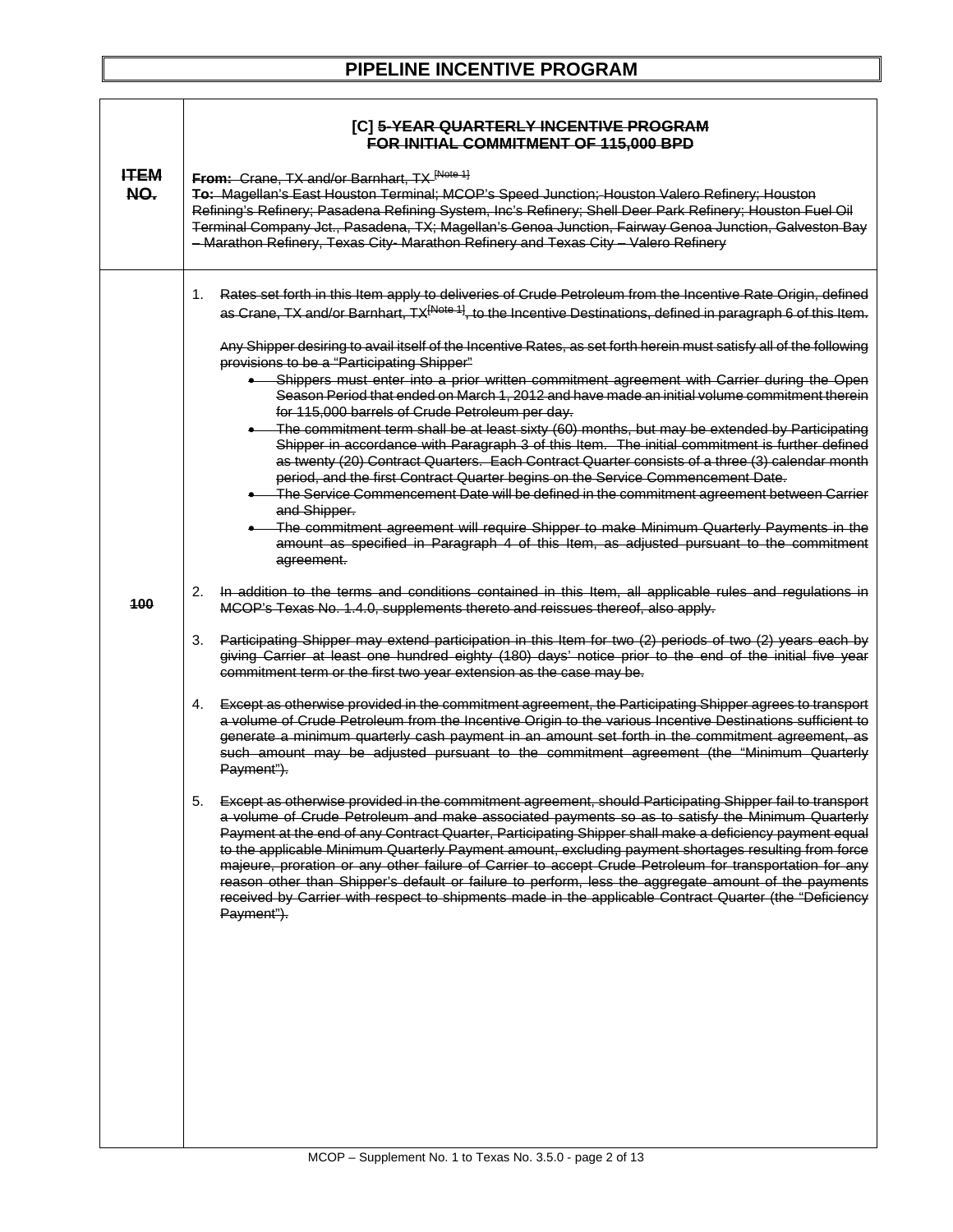|          | <b>FROM</b><br>(Incentive Origin)  | Ŧθ<br>(Incentive Destinations)                                                                                                                                                                                                                                                                                                                                                                                                                                                                                                                                                                                                                                                                                                                                                                                                                                                                                                                                                                                                                                                                                                                                                                                                                                                                                                                                                            | 115,000 bpd<br><b>Incentive Rate</b><br>(cents per barrel) |
|----------|------------------------------------|-------------------------------------------------------------------------------------------------------------------------------------------------------------------------------------------------------------------------------------------------------------------------------------------------------------------------------------------------------------------------------------------------------------------------------------------------------------------------------------------------------------------------------------------------------------------------------------------------------------------------------------------------------------------------------------------------------------------------------------------------------------------------------------------------------------------------------------------------------------------------------------------------------------------------------------------------------------------------------------------------------------------------------------------------------------------------------------------------------------------------------------------------------------------------------------------------------------------------------------------------------------------------------------------------------------------------------------------------------------------------------------------|------------------------------------------------------------|
|          |                                    | <b>Magellan East Houston Terminal</b>                                                                                                                                                                                                                                                                                                                                                                                                                                                                                                                                                                                                                                                                                                                                                                                                                                                                                                                                                                                                                                                                                                                                                                                                                                                                                                                                                     | [C]                                                        |
|          |                                    | <b>Houston Ship Channel Area</b>                                                                                                                                                                                                                                                                                                                                                                                                                                                                                                                                                                                                                                                                                                                                                                                                                                                                                                                                                                                                                                                                                                                                                                                                                                                                                                                                                          |                                                            |
|          |                                    | <b>MCOP's Speed Junction</b>                                                                                                                                                                                                                                                                                                                                                                                                                                                                                                                                                                                                                                                                                                                                                                                                                                                                                                                                                                                                                                                                                                                                                                                                                                                                                                                                                              |                                                            |
|          |                                    | <b>Houston Valero Refinery</b>                                                                                                                                                                                                                                                                                                                                                                                                                                                                                                                                                                                                                                                                                                                                                                                                                                                                                                                                                                                                                                                                                                                                                                                                                                                                                                                                                            | [C]                                                        |
|          |                                    | <b>Houston Refining's Refinery</b><br>Pasadena Refining System, Inc's Refinery                                                                                                                                                                                                                                                                                                                                                                                                                                                                                                                                                                                                                                                                                                                                                                                                                                                                                                                                                                                                                                                                                                                                                                                                                                                                                                            |                                                            |
|          |                                    | <b>Shell Deer Park Refinery</b>                                                                                                                                                                                                                                                                                                                                                                                                                                                                                                                                                                                                                                                                                                                                                                                                                                                                                                                                                                                                                                                                                                                                                                                                                                                                                                                                                           |                                                            |
|          | Grane, TX<br>Barnhart, TX [Note 1] | Houston Fuel Oil Terminal Company Jct.,<br>Pasadena, TX                                                                                                                                                                                                                                                                                                                                                                                                                                                                                                                                                                                                                                                                                                                                                                                                                                                                                                                                                                                                                                                                                                                                                                                                                                                                                                                                   | [C]                                                        |
|          |                                    | Genoa Junction                                                                                                                                                                                                                                                                                                                                                                                                                                                                                                                                                                                                                                                                                                                                                                                                                                                                                                                                                                                                                                                                                                                                                                                                                                                                                                                                                                            |                                                            |
|          |                                    | <b>Fairway Genoa Junction</b>                                                                                                                                                                                                                                                                                                                                                                                                                                                                                                                                                                                                                                                                                                                                                                                                                                                                                                                                                                                                                                                                                                                                                                                                                                                                                                                                                             | [C]                                                        |
|          |                                    | Galveston Bay - Marathon Refinery                                                                                                                                                                                                                                                                                                                                                                                                                                                                                                                                                                                                                                                                                                                                                                                                                                                                                                                                                                                                                                                                                                                                                                                                                                                                                                                                                         |                                                            |
|          |                                    | Texas City - Valero Refinery                                                                                                                                                                                                                                                                                                                                                                                                                                                                                                                                                                                                                                                                                                                                                                                                                                                                                                                                                                                                                                                                                                                                                                                                                                                                                                                                                              | [C]                                                        |
|          |                                    | Texas City - Marathon Refinery                                                                                                                                                                                                                                                                                                                                                                                                                                                                                                                                                                                                                                                                                                                                                                                                                                                                                                                                                                                                                                                                                                                                                                                                                                                                                                                                                            |                                                            |
| 8.<br>9. | and reissues thereof.              | Payments for transportation of all volumes to which the Participating Shipper holds title in its name and<br>ships from the Incentive Origin for delivery to the applicable Incentive Destinations and for which<br>Participating Shipper pays the Incentive Rate will apply toward the Minimum Quarterly Payment.<br>Carrier will invoice the Shipper at the rates set out in Paragraph 6 of this Item, as such rates may be<br>adjusted pursuant to paragraph 7 of this Item at the time of delivery. Shipper will bear all other applicable<br>charges in the applicable rules and regulations in MCOP's Texas No. 1.4.0 and any supplements thereto                                                                                                                                                                                                                                                                                                                                                                                                                                                                                                                                                                                                                                                                                                                                   |                                                            |
|          |                                    | 10. In the event that a Deficiency Payment occurs, the Participating Shipper will be credited for prepaid<br>transportation, on a dollar for dollar basis, toward the Participating Shipper's payment obligations for its<br>deliveries of volume applicable to this Item during the 12 Contract Quarters immediately following the<br>Contract Quarter with respect to which the Deficiency Payment was paid. Such prepaid transportation<br>credits shall only apply to transportation fees in excess of the Minimum Quarterly Payment in the<br>applicable Contract Quarter. At the scheduled expiration of the commitment agreement, including the two<br>extensions thereof if exercised by the Participating Shipper, Participating Shipper shall have the<br>immediately-following twelve month period to apply any remaining prepaid transportation as a credit<br>against transportation charges for movement from the Incentive Origin to the Incentive Destinations during<br>such period. Any remaining prepaid transportation that is not applied within the allotted time period shall<br>expire and be of no further use or effect thereafter. Shipper shall have no Minimum Quarterly Payment<br>obligation with respect to the period for which the term is extended, if any, for the sole purpose of permitting<br>Shipper to utilize any unused and unexpired credits. |                                                            |
|          | commitment agreement.              | 11. If Carrier does not transport any volumes of Participating Shipper's Crude Petroleum properly nominated<br>for shipment in any given month following the Service Commencement Date, then the Minimum Quarterly<br>Payment commitment for that Contract Quarter will be reduced in accordance with Section 6.1 of the                                                                                                                                                                                                                                                                                                                                                                                                                                                                                                                                                                                                                                                                                                                                                                                                                                                                                                                                                                                                                                                                  |                                                            |
|          |                                    | 12. Any payment received by Carrier from Participating Shipper for shipments of its Crude Petroleum delivered<br>into the Carrier's facilities at the Incentive Rate Origin for shipment to the Incentive Rate Destination(s) in<br>excess of the Minimum Quarterly Payment will serve as a credit against Deficiency Payments due from                                                                                                                                                                                                                                                                                                                                                                                                                                                                                                                                                                                                                                                                                                                                                                                                                                                                                                                                                                                                                                                   |                                                            |

٦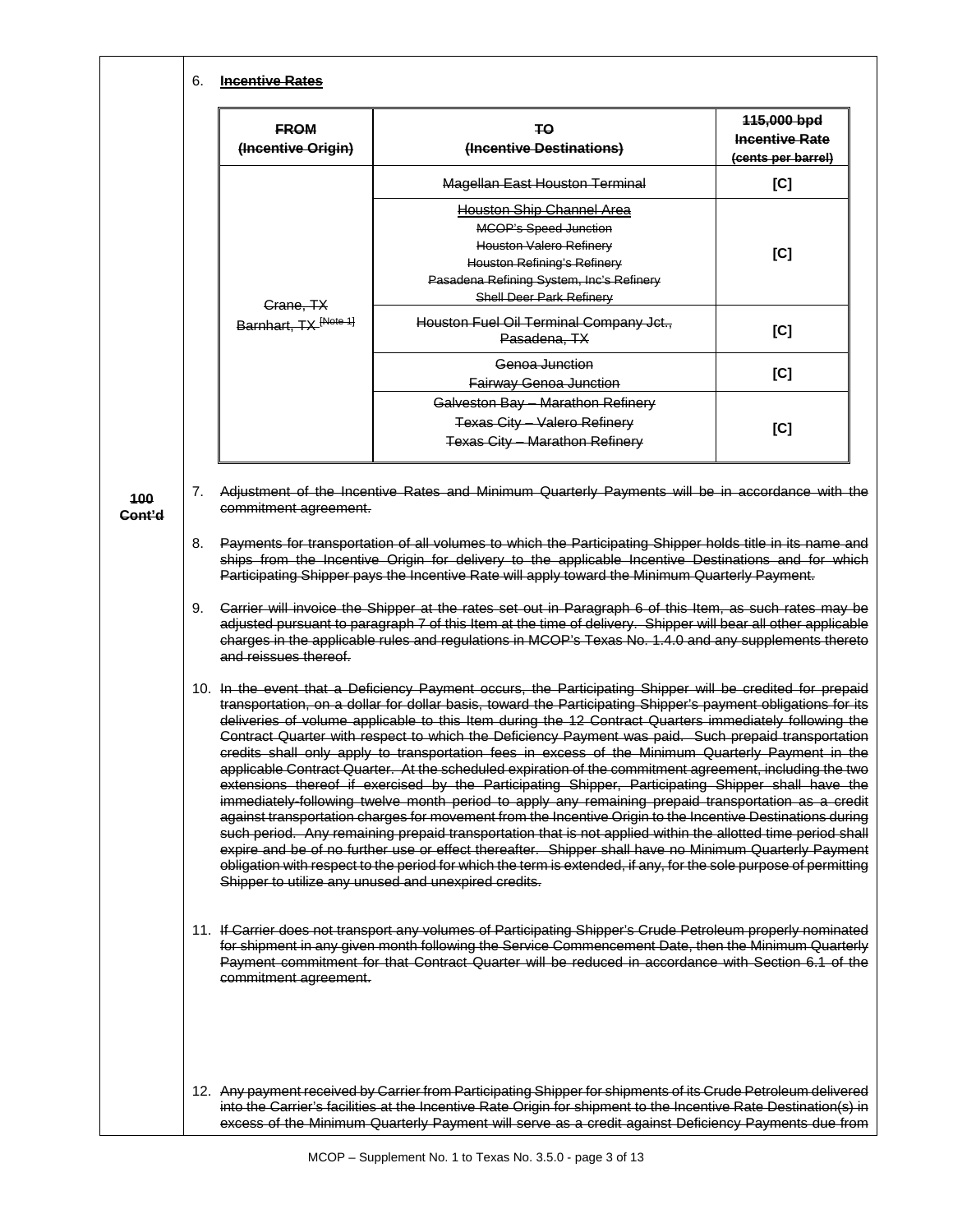|                   | Participating Shipper, if any, with respect to the four (4) Contract Quarters immediately following the<br>Contract Quarter with respect to which such excess payments were received.                                                                                                                                                                                                                                                                                                                                                                                                                                                                                                                                                                                                                                                                                                                                                                                                                                                    |
|-------------------|------------------------------------------------------------------------------------------------------------------------------------------------------------------------------------------------------------------------------------------------------------------------------------------------------------------------------------------------------------------------------------------------------------------------------------------------------------------------------------------------------------------------------------------------------------------------------------------------------------------------------------------------------------------------------------------------------------------------------------------------------------------------------------------------------------------------------------------------------------------------------------------------------------------------------------------------------------------------------------------------------------------------------------------|
|                   |                                                                                                                                                                                                                                                                                                                                                                                                                                                                                                                                                                                                                                                                                                                                                                                                                                                                                                                                                                                                                                          |
| 100               | 13. If Carrier or Shipper is prevented from performing its obligations under this Item or the commitment<br>agreement, other than the payment of money due hereunder, due to an event of force majeure then, to<br>the extent that it is so prevented, that party's failure to perform shall not be considered a breach of its<br>obligations, and the affected obligations of that party shall be relieved during the continuance of that party's<br>inability to perform caused by the event of force majeure, but for no longer period, and the term, as<br>extended if applicable, will be extended as follows: (a) if the parties are wholly unable to perform their<br>obligations during such event, the extension shall be for a period of days corresponding to the duration of<br>the event of force majeure (not to exceed 180 days), and (b) if the parties are only partially unable to<br>perform their obligations during such event, the extension shall be for a number of days determined by the<br>following formula: |
| <del>Cont'd</del> | $A \times B/G$ = number of days of extension                                                                                                                                                                                                                                                                                                                                                                                                                                                                                                                                                                                                                                                                                                                                                                                                                                                                                                                                                                                             |
|                   |                                                                                                                                                                                                                                                                                                                                                                                                                                                                                                                                                                                                                                                                                                                                                                                                                                                                                                                                                                                                                                          |
|                   | where:                                                                                                                                                                                                                                                                                                                                                                                                                                                                                                                                                                                                                                                                                                                                                                                                                                                                                                                                                                                                                                   |
|                   | A= number of days of the event of force majeure (not to exceed 180);                                                                                                                                                                                                                                                                                                                                                                                                                                                                                                                                                                                                                                                                                                                                                                                                                                                                                                                                                                     |
|                   | B= average number of barrels per day that could not be shipped as a result of the event of force                                                                                                                                                                                                                                                                                                                                                                                                                                                                                                                                                                                                                                                                                                                                                                                                                                                                                                                                         |
|                   | majeure; and<br>C= the Daily Volume (as defined in Participating Shipper's commitment agreement).                                                                                                                                                                                                                                                                                                                                                                                                                                                                                                                                                                                                                                                                                                                                                                                                                                                                                                                                        |
|                   |                                                                                                                                                                                                                                                                                                                                                                                                                                                                                                                                                                                                                                                                                                                                                                                                                                                                                                                                                                                                                                          |
|                   | If a party experiences a force majeure event, that party must give the other party notice and full particulars<br>in writing as soon as practicable after the occurrence of the causes relied on, or give notice by telephone<br>and follow the notice promptly with a written confirmation. The party providing the notice shall use<br>commercially reasonable efforts to ameliorate the force majeure conditions. No Party shall be compelled<br>to resolve any strikes, lockouts, or other industrial disputes other than as it shall determine to be in its best<br>interests.                                                                                                                                                                                                                                                                                                                                                                                                                                                      |
|                   |                                                                                                                                                                                                                                                                                                                                                                                                                                                                                                                                                                                                                                                                                                                                                                                                                                                                                                                                                                                                                                          |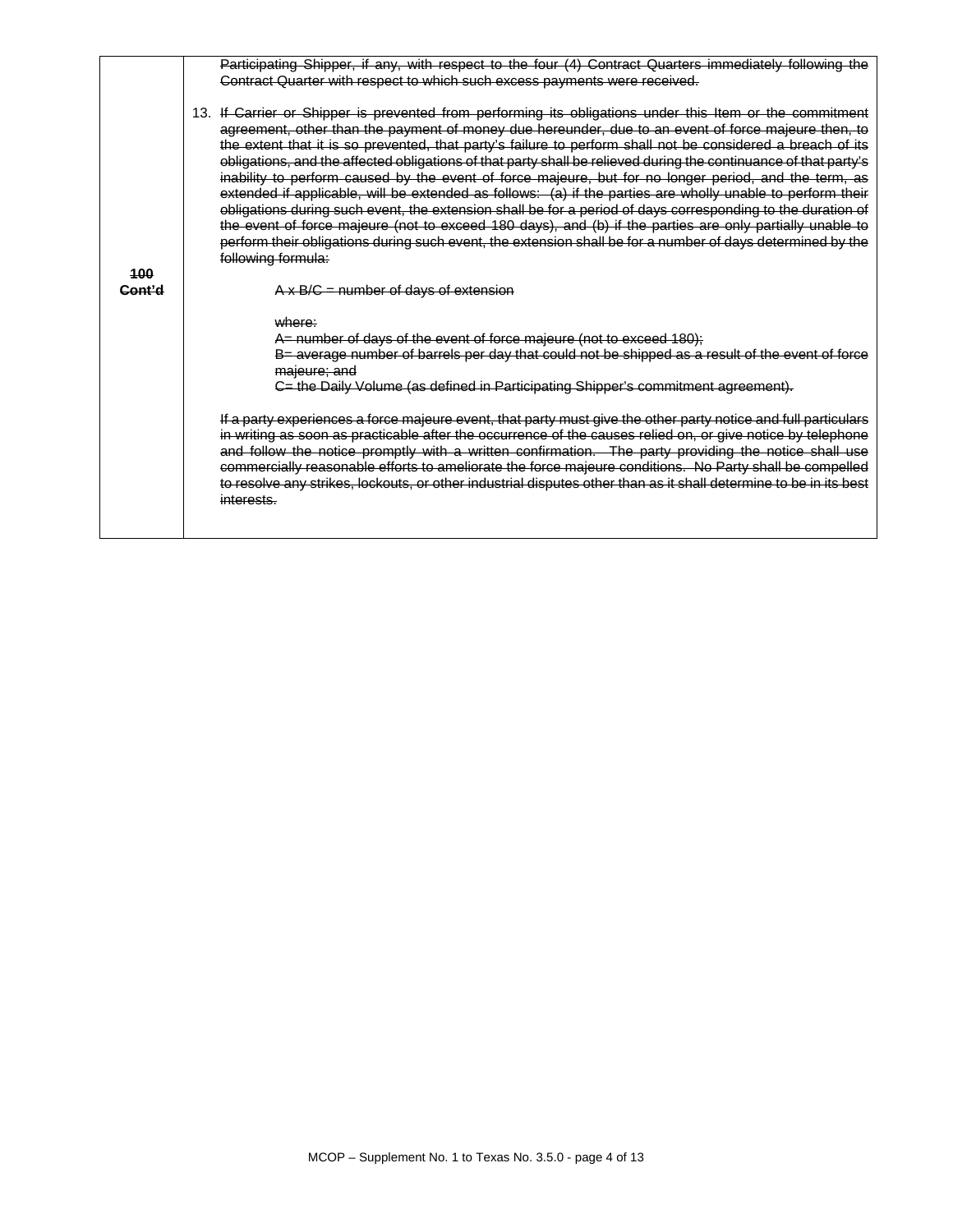| <b>PIPELINE INCENTIVE PROGRAM</b> |  |
|-----------------------------------|--|
|-----------------------------------|--|

|                    | [C] 5-YEAR QUARTERLY INCENTIVE PROGRAM<br>FOR INITIAL COMMITMENT OF 100,000 BPD                                                                                                                                                                                                                                                                                                                                                                                                                                                                                                                                                                                                                                                                                                                                                                                                                                                                                                                                                                                                                                                                                                                                                                                                                                                                                                                                                                                                                                                                                                                                                                                                                                                                                                                                                                                                                                                                                                                                                                                                                                                                                                                                                                                                                                                                                                                                                                                                                                                                                                                                                                                                                                                                                                                                                                                                                                                                                                                                                                                                                                                 |
|--------------------|---------------------------------------------------------------------------------------------------------------------------------------------------------------------------------------------------------------------------------------------------------------------------------------------------------------------------------------------------------------------------------------------------------------------------------------------------------------------------------------------------------------------------------------------------------------------------------------------------------------------------------------------------------------------------------------------------------------------------------------------------------------------------------------------------------------------------------------------------------------------------------------------------------------------------------------------------------------------------------------------------------------------------------------------------------------------------------------------------------------------------------------------------------------------------------------------------------------------------------------------------------------------------------------------------------------------------------------------------------------------------------------------------------------------------------------------------------------------------------------------------------------------------------------------------------------------------------------------------------------------------------------------------------------------------------------------------------------------------------------------------------------------------------------------------------------------------------------------------------------------------------------------------------------------------------------------------------------------------------------------------------------------------------------------------------------------------------------------------------------------------------------------------------------------------------------------------------------------------------------------------------------------------------------------------------------------------------------------------------------------------------------------------------------------------------------------------------------------------------------------------------------------------------------------------------------------------------------------------------------------------------------------------------------------------------------------------------------------------------------------------------------------------------------------------------------------------------------------------------------------------------------------------------------------------------------------------------------------------------------------------------------------------------------------------------------------------------------------------------------------------------|
| <b>HTEM</b><br>NO. | From: Crane, TX and/or Barnhart, TX [Note 1]<br>To: Magellan's East Houston Terminal; MCOP's Speed Junction; Houston Valero Refinery; Houston<br>Refining's Refinery; Pasadena Refining System, Inc's Refinery; Shell Deer Park Refinery; Houston Fuel Oil<br>Terminal Company Jct., Pasadena, TX; Magellan's Genoa Junction, Fairway Genoa Junction, Galveston Bay<br>- Marathon Refinery, Texas City- Marathon Refinery and Texas City - Valero Refinery                                                                                                                                                                                                                                                                                                                                                                                                                                                                                                                                                                                                                                                                                                                                                                                                                                                                                                                                                                                                                                                                                                                                                                                                                                                                                                                                                                                                                                                                                                                                                                                                                                                                                                                                                                                                                                                                                                                                                                                                                                                                                                                                                                                                                                                                                                                                                                                                                                                                                                                                                                                                                                                                      |
| 200                | 1. Rates set forth in this Item apply to deliveries of Crude Petroleum from the Incentive Rate Origin, defined<br>as Crane, TX and/or Barnhart, TX <sup>[Note 1]</sup> , to the Incentive Destinations, defined in paragraph 6 of this Item.<br>Any Shipper desiring to avail itself of the Incentive Rates, as set forth herein must satisfy all of the following<br>provisions to be a "Participating Shipper"<br>Shippers must enter into a prior written commitment agreement with Carrier during the Open<br>Season Period that ended on March 1, 2012 and have made an initial volume commitment therein<br>for 100,000 barrels of Crude Petroleum per day.<br>• The commitment term shall be at least sixty (60) months, but may be extended by Participating<br>Shipper in accordance with Paragraph 3 of this Item. The initial commitment is further defined<br>as twenty (20) Contract Quarters. Each Contract Quarter consists of a three (3) calendar month<br>period, and the first Contract Quarter begins on the Service Commencement Date.<br>• The Service Commencement Date will be defined in the commitment agreement between Carrier<br>and Shipper.<br>The commitment agreement will require Shipper to make Minimum Quarterly Payments in the<br>amount as specified in Paragraph 4 of this Item, as adjusted pursuant to the commitment<br>agreement.<br>2. In addition to the terms and conditions contained in this Item, all applicable rules and regulations in<br>MCOP's [W] Texas No. 1.4.0 R.C.T. No. 1.3.0, supplements thereto and reissues thereof, also apply.<br>3. Participating Shipper may extend participation in this Item for two (2) periods of two (2) years each by<br>giving Carrier at least one hundred eighty (180) days' notice prior to the end of the initial five year<br>commitment term or the first two year extension as the case may be.<br>4. Except as otherwise provided in the commitment agreement, the Participating Shipper agrees to transport<br>a volume of Crude Petroleum from the Incentive Origin to the various Incentive Destinations sufficient to<br>generate a minimum quarterly cash payment in an amount set forth in the commitment agreement, as<br>such amount may be adjusted pursuant to the commitment agreement (the "Minimum Quarterly<br>Payment").<br>5.<br>Except as otherwise provided in the commitment agreement, should Participating Shipper fail to transport<br>a volume of Crude Petroleum and make associated payments so as to satisfy the Minimum Quarterly<br>Payment at the end of any Contract Quarter, Participating Shipper shall make a deficiency payment equal<br>to the applicable Minimum Quarterly Payment amount, excluding payment shortages resulting from force<br>majeure, proration or any other failure of Carrier to accept Crude Petroleum for transportation for any<br>reason other than Shipper's default or failure to perform, less the aggregate amount of the payments<br>received by Carrier with respect to shipments made in the applicable Contract Quarter (the "Deficiency<br>Payment"). |
|                    |                                                                                                                                                                                                                                                                                                                                                                                                                                                                                                                                                                                                                                                                                                                                                                                                                                                                                                                                                                                                                                                                                                                                                                                                                                                                                                                                                                                                                                                                                                                                                                                                                                                                                                                                                                                                                                                                                                                                                                                                                                                                                                                                                                                                                                                                                                                                                                                                                                                                                                                                                                                                                                                                                                                                                                                                                                                                                                                                                                                                                                                                                                                                 |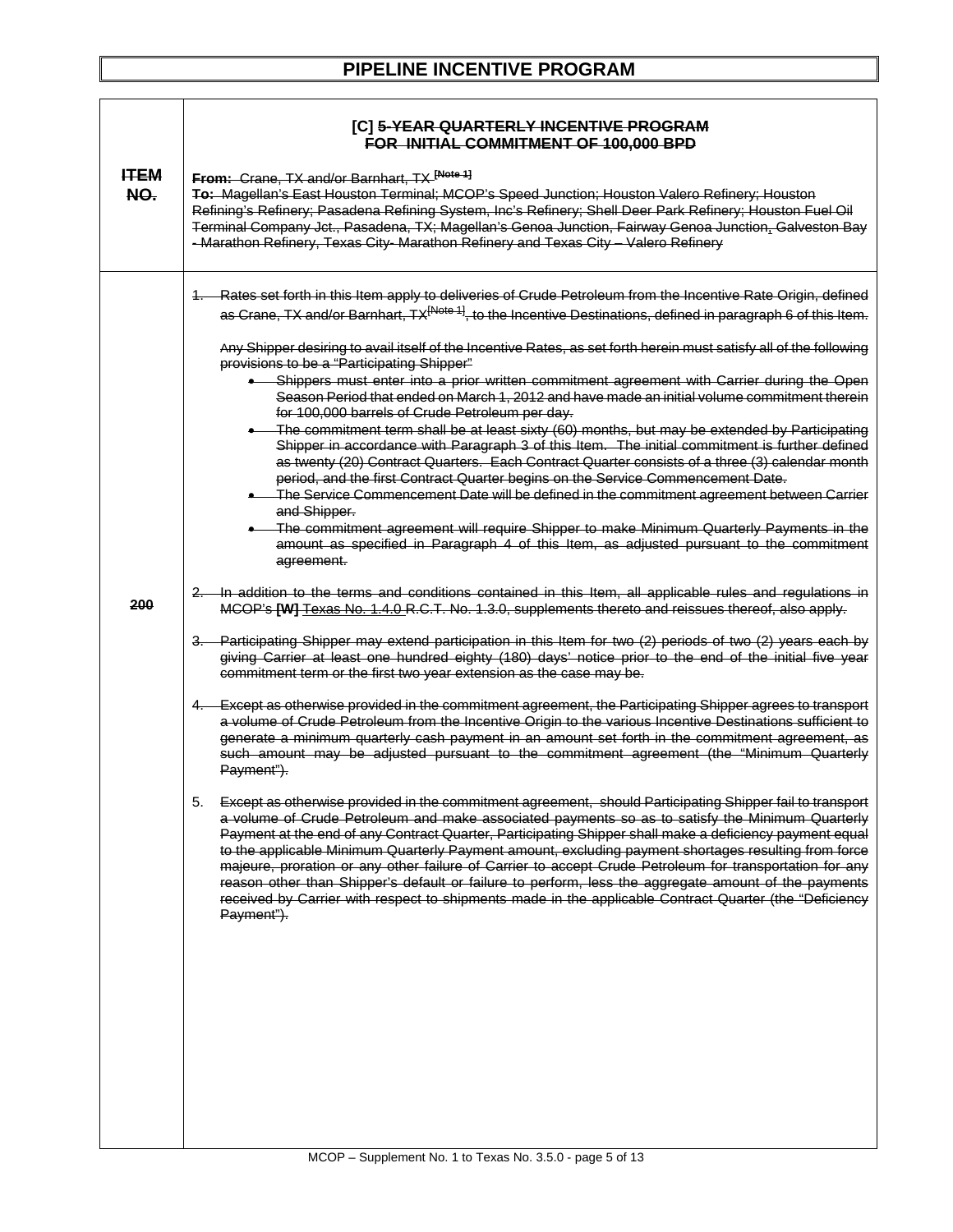| <b>FROM</b><br>(Incentive Origin) | TΘ<br>(Incentive Destinations)                                                                                                                                                                                                                                                                                                                                                                                                                                                                                                                                                                                                                                                                                                                                                                                                                                                                                                                                                                                                                                                                                                                                                                                                                                                                                                    | 100,000 bpd<br><b>Incentive Rate</b><br>(cents per barrel) |
|-----------------------------------|-----------------------------------------------------------------------------------------------------------------------------------------------------------------------------------------------------------------------------------------------------------------------------------------------------------------------------------------------------------------------------------------------------------------------------------------------------------------------------------------------------------------------------------------------------------------------------------------------------------------------------------------------------------------------------------------------------------------------------------------------------------------------------------------------------------------------------------------------------------------------------------------------------------------------------------------------------------------------------------------------------------------------------------------------------------------------------------------------------------------------------------------------------------------------------------------------------------------------------------------------------------------------------------------------------------------------------------|------------------------------------------------------------|
|                                   | <b>Magellan East Houston Terminal</b>                                                                                                                                                                                                                                                                                                                                                                                                                                                                                                                                                                                                                                                                                                                                                                                                                                                                                                                                                                                                                                                                                                                                                                                                                                                                                             | [C]                                                        |
|                                   | Houston Ship Channel Area<br><b>MCOP's Speed Junction</b>                                                                                                                                                                                                                                                                                                                                                                                                                                                                                                                                                                                                                                                                                                                                                                                                                                                                                                                                                                                                                                                                                                                                                                                                                                                                         |                                                            |
| <del>Crane, TX</del>              | Houston Valero Refinery<br><b>Houston Refining's Refinery</b><br>Pasadena Refining System, Inc's Refinery<br><b>Shell Deer Park Refinery</b>                                                                                                                                                                                                                                                                                                                                                                                                                                                                                                                                                                                                                                                                                                                                                                                                                                                                                                                                                                                                                                                                                                                                                                                      | [C]                                                        |
| Barnhart, TX <sup>[Note 1]</sup>  | Houston Fuel Oil Terminal Company Jct., Pasadena,<br>ŦХ                                                                                                                                                                                                                                                                                                                                                                                                                                                                                                                                                                                                                                                                                                                                                                                                                                                                                                                                                                                                                                                                                                                                                                                                                                                                           | [C]                                                        |
|                                   | Genoa Junction<br><b>Fairway Genoa Junction</b>                                                                                                                                                                                                                                                                                                                                                                                                                                                                                                                                                                                                                                                                                                                                                                                                                                                                                                                                                                                                                                                                                                                                                                                                                                                                                   | [C]                                                        |
|                                   | Galveston Bay - Marathon Refinery                                                                                                                                                                                                                                                                                                                                                                                                                                                                                                                                                                                                                                                                                                                                                                                                                                                                                                                                                                                                                                                                                                                                                                                                                                                                                                 |                                                            |
|                                   | <b>Texas City - Valero Refinery</b><br><b>Texas City - Marathon Refinery</b>                                                                                                                                                                                                                                                                                                                                                                                                                                                                                                                                                                                                                                                                                                                                                                                                                                                                                                                                                                                                                                                                                                                                                                                                                                                      | [C]                                                        |
|                                   | 8. Payments for transportation of all volumes to which the Participating Shipper holds title in its name and<br>ships from the Incentive Origin for delivery to the applicable Incentive Destinations and for which<br>Participating Shipper pays the Incentive Rate will apply toward the Minimum Quarterly Payment.<br>9. Carrier will invoice the Shipper at the rates set out in Paragraph 6 of this Item, as such rates may be<br>adjusted pursuant to paragraph 7 of this Item at the time of delivery. Shipper will bear all other applicable                                                                                                                                                                                                                                                                                                                                                                                                                                                                                                                                                                                                                                                                                                                                                                              |                                                            |
|                                   | charges in the applicable rules and regulations in MCOP's Texas No. 1.4.0 and any supplements thereto                                                                                                                                                                                                                                                                                                                                                                                                                                                                                                                                                                                                                                                                                                                                                                                                                                                                                                                                                                                                                                                                                                                                                                                                                             |                                                            |
| and reissues thereof.             | 10. In the event that a Deficiency Payment occurs, the Participating Shipper will be credited for prepaid<br>transportation, on a dollar for dollar basis, toward the Participating Shipper's payment obligations for its<br>deliveries of volume applicable to this Item during the 12 Contract Quarters immediately following the<br>Contract Quarter with respect to which the Deficiency Payment was paid. Such prepaid transportation<br>credits shall only apply to transportation fees in excess of the Minimum Quarterly Payment in the<br>applicable Contract Quarter. At the scheduled expiration of the commitment agreement, including the two<br>extensions thereof if exercised by the Participating Shipper, Participating Shipper shall have the<br>immediately-following twelve month period to apply any remaining prepaid transportation as a credit<br>against transportation charges for movement from the Incentive Origin to the Incentive Destinations during<br>such period. Any remaining prepaid transportation that is not applied within the allotted time period shall<br>expire and be of no further use or effect thereafter. Shipper shall have no Minimum Quarterly Payment<br>obligation with respect to the period for which the term is extended, if any, for the sole purpose of permitting |                                                            |
| commitment agreement.             | Shipper to utilize any unused and unexpired credits.<br>11. If Carrier does not transport any volumes of Participating Shipper's Crude Petroleum properly nominated<br>for shipment in any given month following the Service Commencement Date, then the Minimum Quarterly<br>Payment commitment for that Contract Quarter will be reduced in accordance with Section 6.1 of its                                                                                                                                                                                                                                                                                                                                                                                                                                                                                                                                                                                                                                                                                                                                                                                                                                                                                                                                                  |                                                            |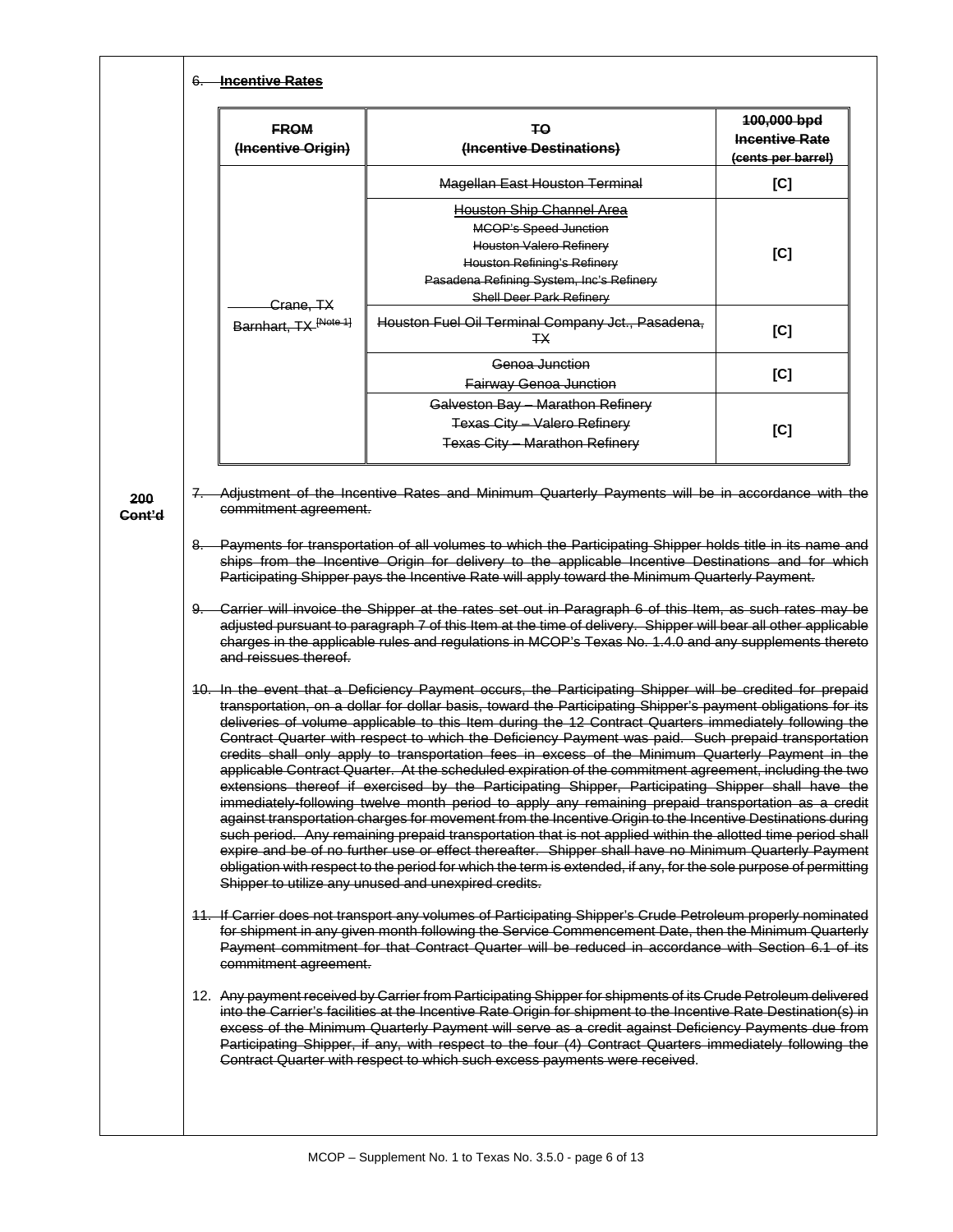|        | 13. If Carrier or Shipper is prevented from performing its obligations under this Item or the commitment<br>agreement, other than the payment of money due hereunder, due to an event of force majeure then, to<br>the extent that it is so prevented, that party's failure to perform shall not be considered a breach of its<br>obligations, and the affected obligations of that party shall be relieved during the continuance of that party's<br>inability to perform caused by the event of force majeure, but for no longer period, and the term, as<br>extended if applicable, will be extended as follows: (a) if the parties are wholly unable to perform their<br>obligations during such event, the extension shall be for a period of days corresponding to the duration of<br>the event of force majeure (not to exceed 180 days), and (b) if the parties are only partially unable to<br>perform their obligations during such event, the extension shall be for a number of days determined by the |
|--------|--------------------------------------------------------------------------------------------------------------------------------------------------------------------------------------------------------------------------------------------------------------------------------------------------------------------------------------------------------------------------------------------------------------------------------------------------------------------------------------------------------------------------------------------------------------------------------------------------------------------------------------------------------------------------------------------------------------------------------------------------------------------------------------------------------------------------------------------------------------------------------------------------------------------------------------------------------------------------------------------------------------------|
|        | following formula:                                                                                                                                                                                                                                                                                                                                                                                                                                                                                                                                                                                                                                                                                                                                                                                                                                                                                                                                                                                                 |
|        | $A \times B/C =$ number of days of extension                                                                                                                                                                                                                                                                                                                                                                                                                                                                                                                                                                                                                                                                                                                                                                                                                                                                                                                                                                       |
| 200    | where:                                                                                                                                                                                                                                                                                                                                                                                                                                                                                                                                                                                                                                                                                                                                                                                                                                                                                                                                                                                                             |
| Cont'd | A= number of days of the event of force majeure (not to exceed 180);                                                                                                                                                                                                                                                                                                                                                                                                                                                                                                                                                                                                                                                                                                                                                                                                                                                                                                                                               |
|        | B= average number of barrels per day that could not be shipped as a result of the event of force<br>majeure; and                                                                                                                                                                                                                                                                                                                                                                                                                                                                                                                                                                                                                                                                                                                                                                                                                                                                                                   |
|        | C= the Daily Volume (as defined in Participating Shipper's commitment agreement).                                                                                                                                                                                                                                                                                                                                                                                                                                                                                                                                                                                                                                                                                                                                                                                                                                                                                                                                  |
|        | If a party experiences a force majeure event, that party must give the other party notice and full particulars<br>in writing as soon as practicable after the occurrence of the causes relied on, or give notice by telephone<br>and follow the notice promptly with a written confirmation. The party providing the notice shall use<br>commercially reasonable efforts to ameliorate the force majeure conditions. No Party shall be compelled<br>to resolve any strikes, lockouts, or other industrial disputes other than as it shall determine to be in its best<br>interests.                                                                                                                                                                                                                                                                                                                                                                                                                                |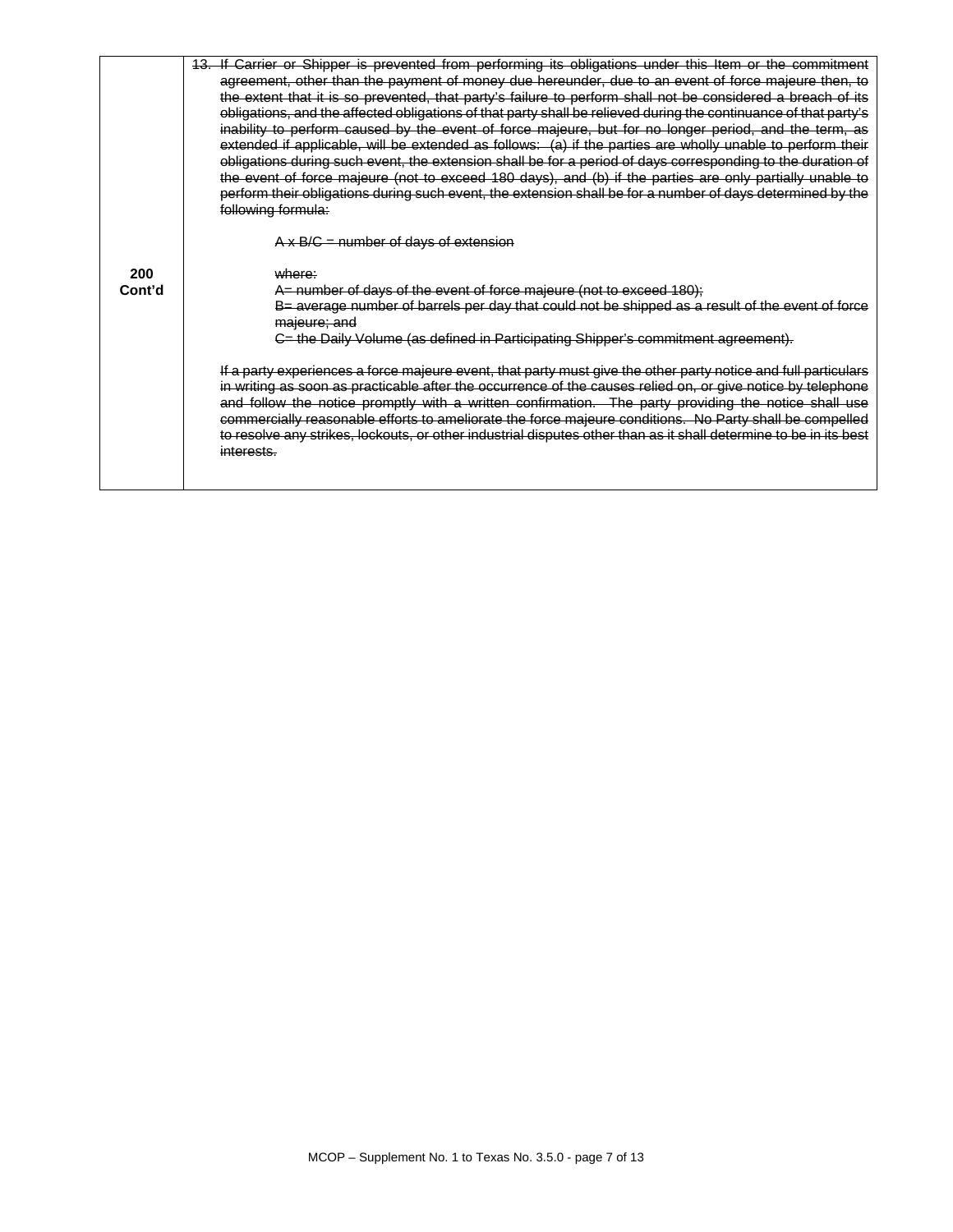### **PIPELINE INCENTIVE PROGRAM**

|                    | [C] 5-YEAR QUARTERLY INCENTIVE PROGRAM<br>FOR INITIAL COMMITMENT OF 75,000 BPD                                                                                                                                                                                                                                                                                                                                                                                                                                                                                                                                                                                                                                                                                                                                                                                                                                                              |
|--------------------|---------------------------------------------------------------------------------------------------------------------------------------------------------------------------------------------------------------------------------------------------------------------------------------------------------------------------------------------------------------------------------------------------------------------------------------------------------------------------------------------------------------------------------------------------------------------------------------------------------------------------------------------------------------------------------------------------------------------------------------------------------------------------------------------------------------------------------------------------------------------------------------------------------------------------------------------|
| <b>HTEM</b><br>NO. | From: Crane, TX, Barnhart, TX <sup>[Note 1]</sup> or Midland, TX<br><b>To: Magellan's East Houston Terminal; MCOP's Speed Junction; Houston Valero Refinery; Houston</b><br>Refining's Refinery; Pasadena Refining System, Inc's Refinery; Shell Deer Park Refinery; Houston Fuel Oil<br>Terminal Company Jct., Pasadena, TX; Magellan's Genoa Junction, Galveston Bay - Marathon Refinery,<br>Texas City- Marathon Refinery and Texas City - Valero Refinery                                                                                                                                                                                                                                                                                                                                                                                                                                                                               |
|                    | 1. Rates set forth in this Item apply to deliveries of Crude Petroleum from the Incentive Rate Origin, defined<br>as the inlet flange of Carrier's facilities at Crane, TX, Barnhart, TX <sup>[Note 1]</sup> or Midland, TX, to the Incentive<br>Destinations, defined in paragraph 6 of this Item.<br>Any Shipper desiring to avail itself of the Incentive Rates, as set forth herein must satisfy all of the following                                                                                                                                                                                                                                                                                                                                                                                                                                                                                                                   |
|                    | provisions to be a "Participating Shipper":<br>Shippers must enter into a prior written payment commitment agreement with Carrier (a<br>"Commitment Agreement"), during the Open Season Period that ended on March 1, 2012 and<br>have made an initial volume commitment therein for 75,000 barrels of Crude Petroleum per day.<br>The term of the Commitment Agreement must be at least twenty (20) Contract Quarters, and<br>may be extended by Participating Shipper in accordance with Paragraph 3 of this Item. Each<br>Contract Quarter will consist of a three (3) calendar month period, and the first Contract Quarter<br>will begin on the Service Commencement Date, as established pursuant to the Commitment<br>Agreement.<br>The Commitment Agreement will require Shipper to make Minimum Quarterly Payments in the<br>amount as specified in Paragraph 4 of this Item, as adjusted pursuant to the Commitment<br>Agreement. |
| 300                | 2. In addition to the terms and conditions contained in this Item, all applicable rules and regulations in<br>MCOP's Texas No. 1.4.0, supplements thereto and reissues thereof, also apply.                                                                                                                                                                                                                                                                                                                                                                                                                                                                                                                                                                                                                                                                                                                                                 |
|                    | 3. Participating Shipper may extend participation in this Item for two (2) periods of two (2) years each by<br>giving Carrier at least one hundred eighty (180) days' notice prior to the end of the initial five year term or<br>the end of first two year extension, as applicable.                                                                                                                                                                                                                                                                                                                                                                                                                                                                                                                                                                                                                                                       |
|                    | 4. Except as otherwise provided in the Commitment Agreement, the Participating Shipper agrees to transport<br>a volume of Crude Petroleum from the Incentive Origin to the various Incentive Destinations sufficient to<br>generate a minimum quarterly cash payment in the amount set forth in the Commitment Agreement, as<br>such amount may be adjusted pursuant to the Commitment Agreement (the "Minimum Quarterly<br>Payment") or to make the applicable Deficiency Payment as specified in Paragraph 5 of this Item.<br>Participating Shipper will be entitled to transport a total of 120% of the number of barrels of Crude<br>Petroleum equal to the initial volume commitment per day on average during any Contract Quarter at the<br>applicable Incentive Rate, and any additional shipments during such Contract Quarter would be made at<br>the then applicable non-incentive local tariff rate.                            |
|                    | 5. Except as otherwise provided in the Commitment Agreement, should Participating Shipper fail to transport<br>a volume of Crude Petroleum and make associated payments so as to satisfy the Minimum Quarterly<br>Payment at the end of any Contract Quarter, Participating Shipper will make a Deficiency Payment equal<br>to the applicable Minimum Quarterly Payment amount, excluding payment shortages resulting from force<br>majeure, proration or any other failure of Carrier to accept Crude Petroleum for transportation for any<br>reason other than Shipper's default or failure to perform, less the aggregate amount of the payments<br>received by Carrier with respect to shipments made in the applicable Contract Quarter (the "Deficiency<br>Payment").                                                                                                                                                                 |
|                    |                                                                                                                                                                                                                                                                                                                                                                                                                                                                                                                                                                                                                                                                                                                                                                                                                                                                                                                                             |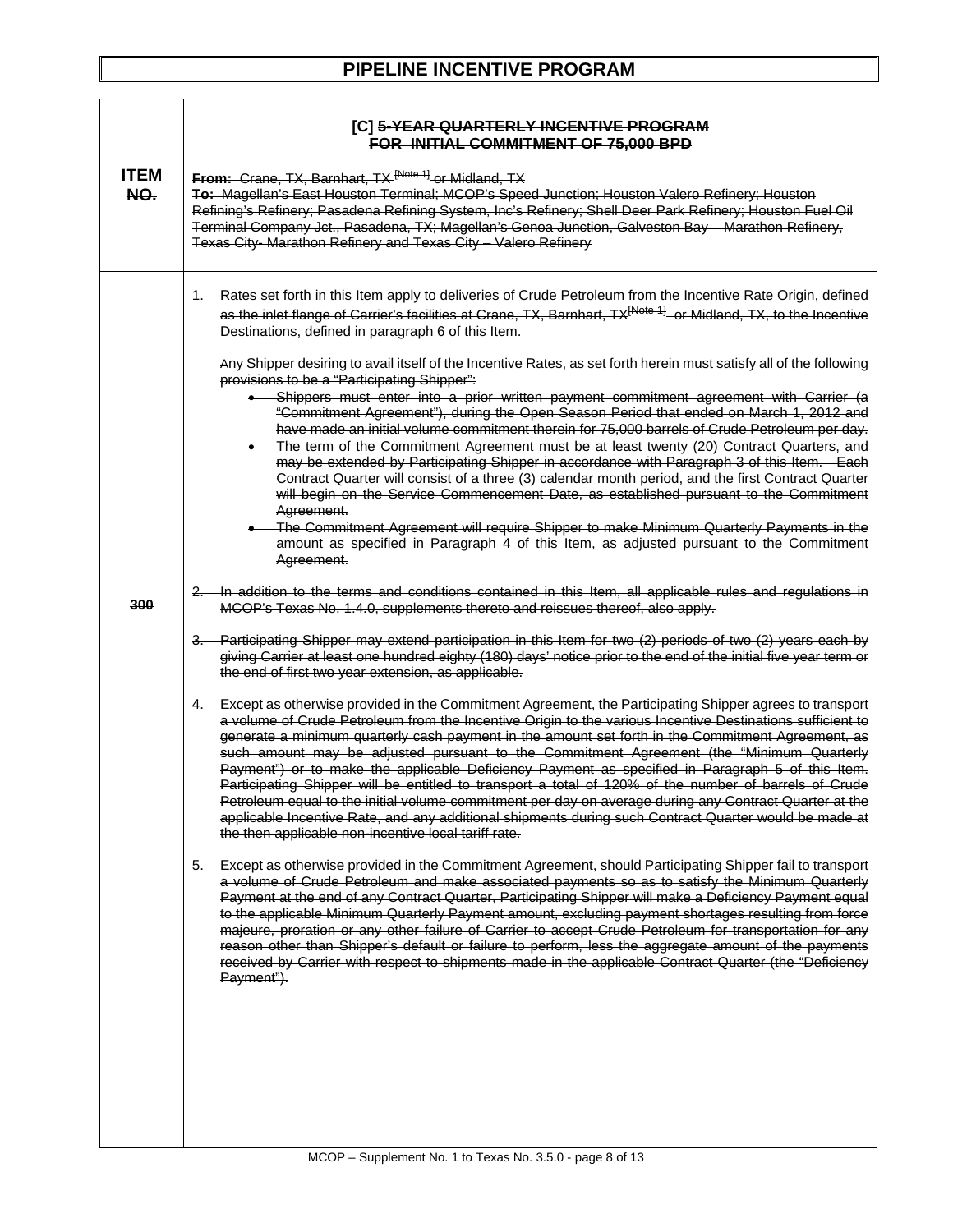|               | <b>FROM</b><br>(Incentive Origin)         | TΘ<br>(Incentive Destinations)                                                                                                                                                                                                                                                                                                                                                                                                                                                                                                                                                                                                                                                                                                                                                                                                                                                                                                                                                                                                                                                                                                                                                                                      | 75,000 bpd<br><b>Incentive Rate</b><br>(cents per barrel) |
|---------------|-------------------------------------------|---------------------------------------------------------------------------------------------------------------------------------------------------------------------------------------------------------------------------------------------------------------------------------------------------------------------------------------------------------------------------------------------------------------------------------------------------------------------------------------------------------------------------------------------------------------------------------------------------------------------------------------------------------------------------------------------------------------------------------------------------------------------------------------------------------------------------------------------------------------------------------------------------------------------------------------------------------------------------------------------------------------------------------------------------------------------------------------------------------------------------------------------------------------------------------------------------------------------|-----------------------------------------------------------|
|               |                                           | Magellan East Houston Terminal                                                                                                                                                                                                                                                                                                                                                                                                                                                                                                                                                                                                                                                                                                                                                                                                                                                                                                                                                                                                                                                                                                                                                                                      | [C]                                                       |
|               |                                           | <b>Houston Ship Channel Area</b><br><b>MCOP's Speed Junction</b><br>Houston Valero Refinery<br><b>Houston Refining's Refinery</b><br>Pasadena Refining System, Inc's Refinery<br>Shell Deer Park Refinery                                                                                                                                                                                                                                                                                                                                                                                                                                                                                                                                                                                                                                                                                                                                                                                                                                                                                                                                                                                                           | [C]                                                       |
|               | Crane, TX<br>Barnhart, TX [Note 1]        | Houston Fuel Oil Terminal Company Jct.,<br>Pasadena, TX                                                                                                                                                                                                                                                                                                                                                                                                                                                                                                                                                                                                                                                                                                                                                                                                                                                                                                                                                                                                                                                                                                                                                             | [C]                                                       |
|               |                                           | Genoa Junction<br>Fairway Genoa Junction                                                                                                                                                                                                                                                                                                                                                                                                                                                                                                                                                                                                                                                                                                                                                                                                                                                                                                                                                                                                                                                                                                                                                                            | [C]                                                       |
|               |                                           | Galveston Bay - Marathon Refinery<br><b>Texas City - Valero Refinery</b><br><b>Texas City - Marathon Refinery</b>                                                                                                                                                                                                                                                                                                                                                                                                                                                                                                                                                                                                                                                                                                                                                                                                                                                                                                                                                                                                                                                                                                   | [C]                                                       |
|               |                                           | <b>Magellan East Houston Terminal</b>                                                                                                                                                                                                                                                                                                                                                                                                                                                                                                                                                                                                                                                                                                                                                                                                                                                                                                                                                                                                                                                                                                                                                                               | [C]                                                       |
| 300<br>Cont'd | Midland, TX                               | <b>Houston Ship Channel Area</b><br><b>MCOP's Speed Junction</b><br><b>Houston Valero Refinery</b><br><b>Houston Refining's Refinery</b><br>Pasadena Refining System, Inc's Refinery<br><b>Shell Deer Park Refinery</b>                                                                                                                                                                                                                                                                                                                                                                                                                                                                                                                                                                                                                                                                                                                                                                                                                                                                                                                                                                                             | [C]                                                       |
|               |                                           | Houston Fuel Oil Terminal Company Jct.,<br>Pasadena, TX                                                                                                                                                                                                                                                                                                                                                                                                                                                                                                                                                                                                                                                                                                                                                                                                                                                                                                                                                                                                                                                                                                                                                             | [C]                                                       |
|               |                                           | Genoa Junction                                                                                                                                                                                                                                                                                                                                                                                                                                                                                                                                                                                                                                                                                                                                                                                                                                                                                                                                                                                                                                                                                                                                                                                                      | [C]                                                       |
|               |                                           | Galveston Bay - Marathon Refinery<br><b>Texas City - Valero Refinery</b><br><b>Texas City - Marathon Refinery</b>                                                                                                                                                                                                                                                                                                                                                                                                                                                                                                                                                                                                                                                                                                                                                                                                                                                                                                                                                                                                                                                                                                   | [C]                                                       |
|               | <b>Commitment Agreement.</b>              | 7. Adjustment of the Incentive Rates and Minimum Quarterly Payments will be in accordance with the<br>8. Payments for transportation of all volumes to which the Participating Shipper holds title in its name and<br>ships from the Incentive Origin for delivery to the applicable Incentive Destinations and for which<br>Participating Shipper pays the Incentive Rate will apply toward the Minimum Quarterly Payment.                                                                                                                                                                                                                                                                                                                                                                                                                                                                                                                                                                                                                                                                                                                                                                                         |                                                           |
|               | supplements thereto and reissues thereof. | 9. Carrier will invoice the Participating Shipper at the rates set out in Paragraph 6 of this Item, as such rates<br>may be adjusted pursuant to the Commitment Agreement. Shipper will bear all other applicable charges<br>in the applicable rules and regulations in MCOP's [W] Texas No. 1.4.0 R.C.T. No. 1.3.0 and any                                                                                                                                                                                                                                                                                                                                                                                                                                                                                                                                                                                                                                                                                                                                                                                                                                                                                         |                                                           |
|               |                                           | 10. In the event that a Deficiency Payment is made, the Participating Shipper will be credited for prepaid<br>transportation, on a dollar for dollar basis, toward the Participating Shipper's payment obligations for its<br>deliveries made under this incentive program during the twelve (12) Contract Quarters immediately<br>following the Contract Quarter with respect to which the Deficiency Payment was paid. Such prepaid<br>transportation credits will only apply to transportation fees in excess of the Minimum Quarterly Payment<br>in the applicable Contract Quarter. At the scheduled expiration of the Commitment Agreement, including<br>the two extensions thereof if exercised by the Participating Shipper, Participating Shipper will have the<br>immediately-following twelve month period to apply any remaining prepaid transportation as a credit<br>against transportation charges for movement from the Incentive Origin to the Incentive Destinations during<br>such period. Any remaining prepaid transportation that is not applied within the allotted time period will<br>expire and be of no further use or effect thereafter. Shipper will have no Minimum Quarterly Payment |                                                           |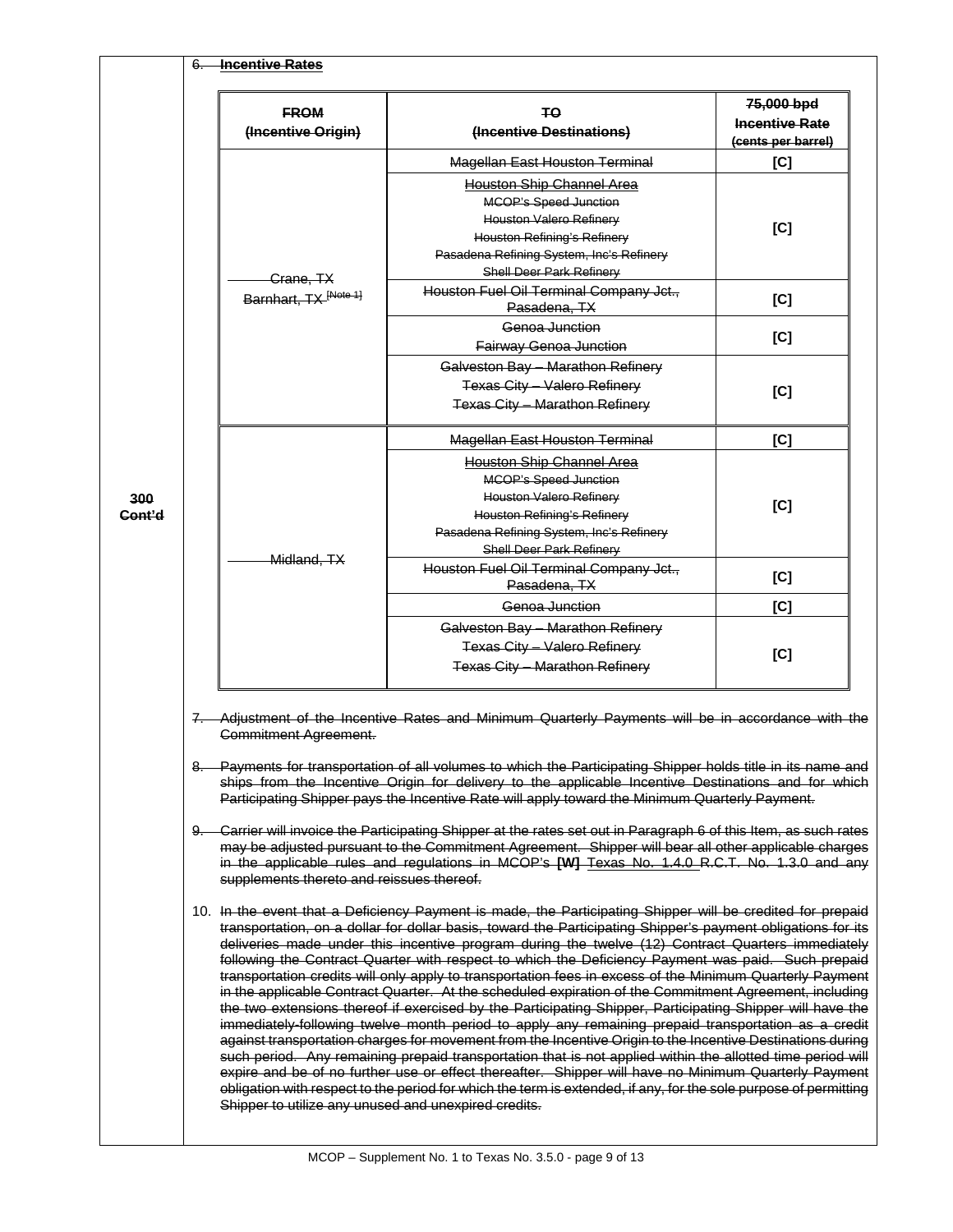|               | 11. If Carrier does not transport any volumes of Participating Shipper's Crude Petroleum properly nominated<br>for shipment in any given month following the Service Commencement Date, then the Minimum Quarterly<br>Payment commitment for that Contract Quarter will be reduced in accordance with Section 6.1 of the<br>commitment agreement.                                                                                                                                                                                                                                                                                                                                                                                                                                                                                                                                                                                                                                                                                                                                      |
|---------------|----------------------------------------------------------------------------------------------------------------------------------------------------------------------------------------------------------------------------------------------------------------------------------------------------------------------------------------------------------------------------------------------------------------------------------------------------------------------------------------------------------------------------------------------------------------------------------------------------------------------------------------------------------------------------------------------------------------------------------------------------------------------------------------------------------------------------------------------------------------------------------------------------------------------------------------------------------------------------------------------------------------------------------------------------------------------------------------|
|               | 12. Any payment received by Carrier from Participating Shipper for shipments of its Crude Petroleum delivered<br>into the Carrier's facilities at the Incentive Rate Origin for shipment to the Incentive Rate Destination(s) in<br>excess of the Minimum Quarterly Payment will serve as a credit against Deficiency Payments due from<br>Participating Shipper, if any, with respect to the four (4) Contract Quarters immediately following the<br>Contract Quarter with respect to which such excess payments were received.                                                                                                                                                                                                                                                                                                                                                                                                                                                                                                                                                       |
| 300<br>Cont'd | 13. If Carrier or Shipper is prevented from performing its obligations under this Item or the Commitment<br>Agreement, other than the payment of money due hereunder, due to an event of force majeure then, to<br>the extent that it is so prevented, that party's failure to perform will not be considered a breach of its<br>obligations, and the affected obligations of that party will be relieved during the continuance of that party's<br>inability to perform caused by the event of force majeure, but for no longer period, and the term, as<br>extended if applicable, will be extended as follows: (a) if the party subject to the force majeure is wholly<br>unable to perform their obligations during such event, the extension will be for a period of days<br>corresponding to the duration of the event of force majeure (not to exceed 180 days), and (b) if the party<br>subject to the force majeure is only partially unable to perform its obligations during such event, the<br>extension will be for a number of days determined by the following formula: |
|               | $A \times B/C$ = number of days of extension                                                                                                                                                                                                                                                                                                                                                                                                                                                                                                                                                                                                                                                                                                                                                                                                                                                                                                                                                                                                                                           |
|               | where:<br>A= number of days of the event of force majeure (not to exceed 180);<br>B= average number of barrels per day that could not be shipped as a result of the event of force<br>majeure; and<br>C= the Daily Volume (as defined in Participating Shipper's commitment agreement).                                                                                                                                                                                                                                                                                                                                                                                                                                                                                                                                                                                                                                                                                                                                                                                                |
|               | If a party experiences a force majeure event, that party must give the other party notice and full particulars<br>in writing as soon as practicable after the occurrence of the causes relied on, or give notice by telephone<br>and follow the notice promptly with a written confirmation. The party providing the notice will use<br>commercially reasonable efforts to ameliorate the force majeure conditions. No Party will be compelled<br>to resolve any strikes, lockouts, or other industrial disputes other than as it shall determine to be in its best<br>interests.                                                                                                                                                                                                                                                                                                                                                                                                                                                                                                      |
|               |                                                                                                                                                                                                                                                                                                                                                                                                                                                                                                                                                                                                                                                                                                                                                                                                                                                                                                                                                                                                                                                                                        |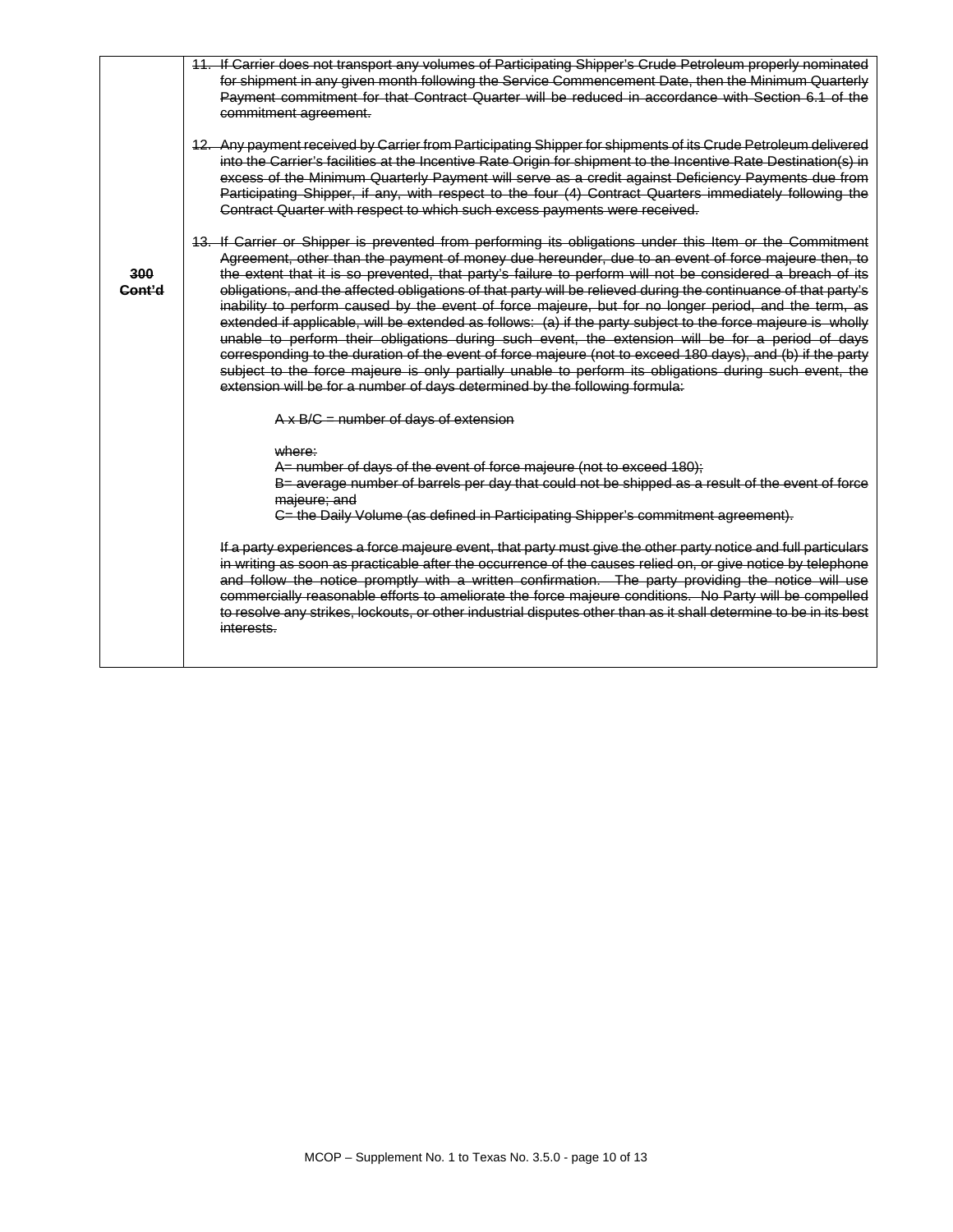### **PIPELINE INCENTIVE PROGRAM**

|                   | [C] 5-YEAR QUARTERLY INCENTIVE PROGRAM<br>FOR INITIAL COMMITMENT OF 30,000 BPD                                                                                                                                                                                                                                                                                                                                                                                                                                                                                                                                                                                                                                                                                                                                                                                                                                                                     |
|-------------------|----------------------------------------------------------------------------------------------------------------------------------------------------------------------------------------------------------------------------------------------------------------------------------------------------------------------------------------------------------------------------------------------------------------------------------------------------------------------------------------------------------------------------------------------------------------------------------------------------------------------------------------------------------------------------------------------------------------------------------------------------------------------------------------------------------------------------------------------------------------------------------------------------------------------------------------------------|
| <b>HEM</b><br>NO. | From: Crane, TX, Barnhart, TX [Note 1] or Midland, TX<br>To: Magellan's East Houston Terminal; MCOP's Speed Junction; Houston Valero Refinery; Houston<br>Refining's Refinery; Pasadena Refining System, Inc's Refinery; Shell Deer Park Refinery; Houston Fuel Oil<br>Terminal Company Jct., Pasadena, TX; Magellan's Genoa Junction, Galveston Bay - Marathon Refinery,<br><b>Texas City- Marathon Refinery and Texas City - Valero Refinery</b>                                                                                                                                                                                                                                                                                                                                                                                                                                                                                                 |
|                   | Rates set forth in this Item apply to deliveries of Crude Petroleum from the Incentive Rate Origin, defined<br>as the inlet flange of Carrier's facilities at Crane, TX, Barnhart, TX <sup>[Note 1]</sup> or Midland, TX, to the Incentive<br>Destinations, defined in paragraph 5 of this Item.                                                                                                                                                                                                                                                                                                                                                                                                                                                                                                                                                                                                                                                   |
|                   | Any Shipper desiring to avail itself of the Incentive Rates, as set forth herein must satisfy all of the following<br>provisions to be a "Participating Shipper"<br>Shippers must enter into a prior written commitment agreement with Carrier (a "Commitment<br>Agreement"), during the Open Season Period that ended on March 1, 2012 and have made an<br>initial volume commitment therein for 30,000 barrels of Crude Petroleum per day.                                                                                                                                                                                                                                                                                                                                                                                                                                                                                                       |
|                   | • The term of the Commitment Agreement will be five (5) years and will begin on the Service<br>Commencement Date, as established pursuant to the Commitment Agreement.<br>• The Commitment Agreement will require Shipper to make Minimum Quarterly Payments in the<br>amounts specified in Paragraph 3 of this Item, as adjusted pursuant to the Commitment<br>Agreement.                                                                                                                                                                                                                                                                                                                                                                                                                                                                                                                                                                         |
|                   | 2. In addition to the terms and conditions contained in this Item, all applicable rules and regulations in<br>MCOP's Texas No. 1.4.0, supplements thereto and reissues thereof, also apply.                                                                                                                                                                                                                                                                                                                                                                                                                                                                                                                                                                                                                                                                                                                                                        |
| 400               | 3. Except as otherwise provided in the Commitment Agreement, the Participating Shipper agrees to transport<br>a volume of Crude Petroleum from the Incentive Origin to the various Incentive Destinations sufficient to<br>generate a minimum quarterly cash payment in an amount set forth in the Commitment Agreement, as<br>such amount may be adjusted pursuant to the Commitment Agreement (the "Minimum Quarterly<br>Payment") or to make the applicable Deficiency Payment as specified in Paragraph 4 of this Item.<br>Participating Shipper will only be entitled to transport a total of 120% of the number of barrels of Crude<br>Petroleum equal to the initial volume commitment per day on average during any Contract Quarter at the<br>applicable Incentive Rate, and any additional shipments during such Contract Quarter, would be made at<br>the then applicable non-incentive local or joint tariff rate as published by MPL. |
|                   | Except as otherwise provided in the Commitment Agreement, should Participating Shipper fail to transport<br>4.<br>a volume of Crude Petroleum and make associated payments so as to satisfy the Minimum Quarterly<br>Payment at the end of any Contract Quarter, Participating Shipper will make a Deficiency Payment equal<br>to the applicable Minimum Quarterly Payment amount, excluding payment shortages resulting from force<br>majeure, proration or any other failure of Carrier to accept Crude Petroleum for transportation for any<br>reason other than Shipper's default or failure to perform, less the aggregate amount of the payments<br>received by Carrier with respect to shipments made in the applicable Contract Quarter (the "Deficiency<br>Payment").                                                                                                                                                                     |
|                   |                                                                                                                                                                                                                                                                                                                                                                                                                                                                                                                                                                                                                                                                                                                                                                                                                                                                                                                                                    |
|                   |                                                                                                                                                                                                                                                                                                                                                                                                                                                                                                                                                                                                                                                                                                                                                                                                                                                                                                                                                    |
|                   |                                                                                                                                                                                                                                                                                                                                                                                                                                                                                                                                                                                                                                                                                                                                                                                                                                                                                                                                                    |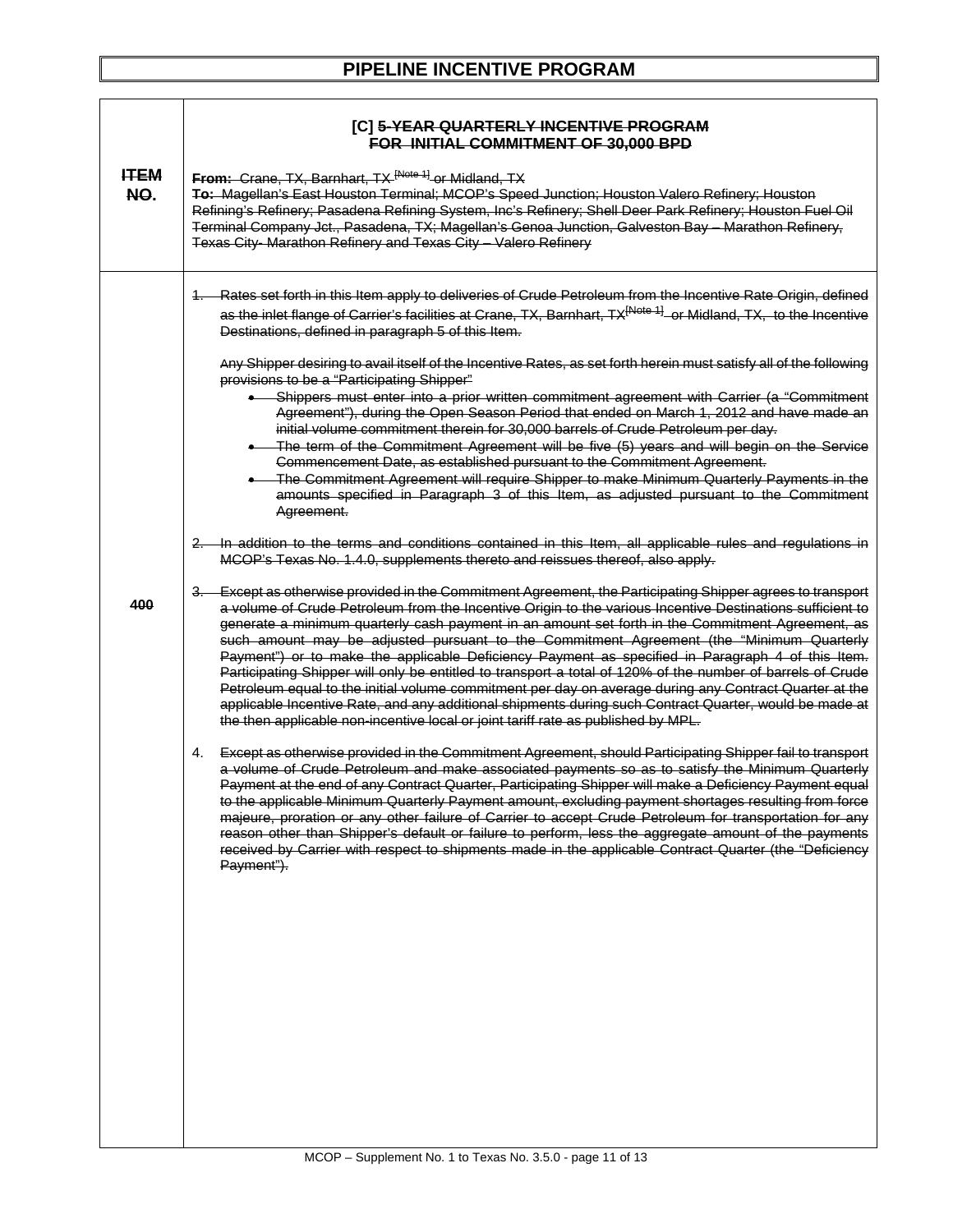|        | <b>FROM</b><br>(Incentive Origin)                                                                                                                                                                                                                                                                                                                                            | TΟ<br>(Incentive Destinations)                                                                                                                                                                                                                                                                                                        | 30,000 bpd<br><b>Incentive Rate</b><br>(cents per barrel) |  |
|--------|------------------------------------------------------------------------------------------------------------------------------------------------------------------------------------------------------------------------------------------------------------------------------------------------------------------------------------------------------------------------------|---------------------------------------------------------------------------------------------------------------------------------------------------------------------------------------------------------------------------------------------------------------------------------------------------------------------------------------|-----------------------------------------------------------|--|
|        |                                                                                                                                                                                                                                                                                                                                                                              | <b>Magellan East Houston Terminal</b>                                                                                                                                                                                                                                                                                                 | [C]                                                       |  |
|        |                                                                                                                                                                                                                                                                                                                                                                              | <b>Houston Ship Channel Area</b>                                                                                                                                                                                                                                                                                                      |                                                           |  |
|        |                                                                                                                                                                                                                                                                                                                                                                              | <b>MCOP's Speed Junction</b>                                                                                                                                                                                                                                                                                                          |                                                           |  |
|        |                                                                                                                                                                                                                                                                                                                                                                              | Houston Valero Refinery                                                                                                                                                                                                                                                                                                               | [C]                                                       |  |
|        |                                                                                                                                                                                                                                                                                                                                                                              | <b>Houston Refining's Refinery</b>                                                                                                                                                                                                                                                                                                    |                                                           |  |
|        |                                                                                                                                                                                                                                                                                                                                                                              | Pasadena Refining System, Inc's Refinery                                                                                                                                                                                                                                                                                              |                                                           |  |
|        | Crane, TX                                                                                                                                                                                                                                                                                                                                                                    | <b>Shell Deer Park Refinery</b>                                                                                                                                                                                                                                                                                                       |                                                           |  |
|        | Barnhart, TX [Note 1]                                                                                                                                                                                                                                                                                                                                                        | Houston Fuel Oil Terminal Company Jct.,<br>Pasadena, TX                                                                                                                                                                                                                                                                               | [C]                                                       |  |
|        |                                                                                                                                                                                                                                                                                                                                                                              | Genoa Junction                                                                                                                                                                                                                                                                                                                        |                                                           |  |
|        |                                                                                                                                                                                                                                                                                                                                                                              | Fairway Genoa Junction                                                                                                                                                                                                                                                                                                                | [C]                                                       |  |
|        |                                                                                                                                                                                                                                                                                                                                                                              | Galveston Bay - Marathon Refinery                                                                                                                                                                                                                                                                                                     |                                                           |  |
|        |                                                                                                                                                                                                                                                                                                                                                                              | <b>Texas City - Valero Refinery</b>                                                                                                                                                                                                                                                                                                   | [C]                                                       |  |
|        |                                                                                                                                                                                                                                                                                                                                                                              | <b>Texas City - Marathon Refinery</b>                                                                                                                                                                                                                                                                                                 |                                                           |  |
|        |                                                                                                                                                                                                                                                                                                                                                                              | <b>Magellan East Houston Terminal</b>                                                                                                                                                                                                                                                                                                 | [C]                                                       |  |
|        |                                                                                                                                                                                                                                                                                                                                                                              | Houston Ship Channel Area                                                                                                                                                                                                                                                                                                             |                                                           |  |
|        |                                                                                                                                                                                                                                                                                                                                                                              | <b>MCOP's Speed Junction</b>                                                                                                                                                                                                                                                                                                          |                                                           |  |
| 400    |                                                                                                                                                                                                                                                                                                                                                                              | <b>Houston Valero Refinery</b>                                                                                                                                                                                                                                                                                                        |                                                           |  |
| Cont'd |                                                                                                                                                                                                                                                                                                                                                                              | <b>Houston Refining's Refinery</b>                                                                                                                                                                                                                                                                                                    | [C]                                                       |  |
|        |                                                                                                                                                                                                                                                                                                                                                                              | Pasadena Refining System, Inc's Refinery                                                                                                                                                                                                                                                                                              |                                                           |  |
|        | Midland, TX                                                                                                                                                                                                                                                                                                                                                                  | <b>Shell Deer Park Refinery</b>                                                                                                                                                                                                                                                                                                       |                                                           |  |
|        |                                                                                                                                                                                                                                                                                                                                                                              | Houston Fuel Oil Terminal Company Jct.,<br>Pasadena, TX                                                                                                                                                                                                                                                                               | [C]                                                       |  |
|        |                                                                                                                                                                                                                                                                                                                                                                              | Genoa Junction                                                                                                                                                                                                                                                                                                                        | [C]                                                       |  |
|        |                                                                                                                                                                                                                                                                                                                                                                              | Galveston Bay - Marathon Refinery                                                                                                                                                                                                                                                                                                     |                                                           |  |
|        |                                                                                                                                                                                                                                                                                                                                                                              | Texas City - Valero Refinery                                                                                                                                                                                                                                                                                                          | [C]                                                       |  |
|        |                                                                                                                                                                                                                                                                                                                                                                              | <b>Texas City - Marathon Refinery</b>                                                                                                                                                                                                                                                                                                 |                                                           |  |
|        |                                                                                                                                                                                                                                                                                                                                                                              |                                                                                                                                                                                                                                                                                                                                       |                                                           |  |
|        | 6. Adjustment of the Incentive Rates and Minimum Quarterly Payments will be in accordance with the<br><b>Commitment Agreement.</b>                                                                                                                                                                                                                                           |                                                                                                                                                                                                                                                                                                                                       |                                                           |  |
| 7.     | Payments for transportation of all volumes to which the Participating Shipper holds title in its name or the<br>unencumbered right to ship such Crude Petroleum and ships from the Incentive Origin for delivery to the<br>applicable Incentive Destinations and for which Participating Shipper pays the Incentive Rate will apply<br>toward the Minimum Quarterly Payment. |                                                                                                                                                                                                                                                                                                                                       |                                                           |  |
|        | 8. Carrier will invoice the Participating Shipper at the rates set out in Paragraph 5 of this Item, as such rates<br>may be adjusted pursuant to the Commitment Agreement. Shipper will bear all other applicable charges<br>in the applicable rules and regulations in MCOP's Texas No. 1.4.0 and any supplements thereto and<br>reissues thereof.                          |                                                                                                                                                                                                                                                                                                                                       |                                                           |  |
|        |                                                                                                                                                                                                                                                                                                                                                                              | 9. In the event that a Deficiency Payment occurs, the Participating Shipper will be credited for prepaid<br>transportation, on a dollar for dollar basis, toward the Participating Shipper's payment obligations for its<br>deliveries made under this Item during the eight (8) Contract Quarters immediately following the Contract |                                                           |  |